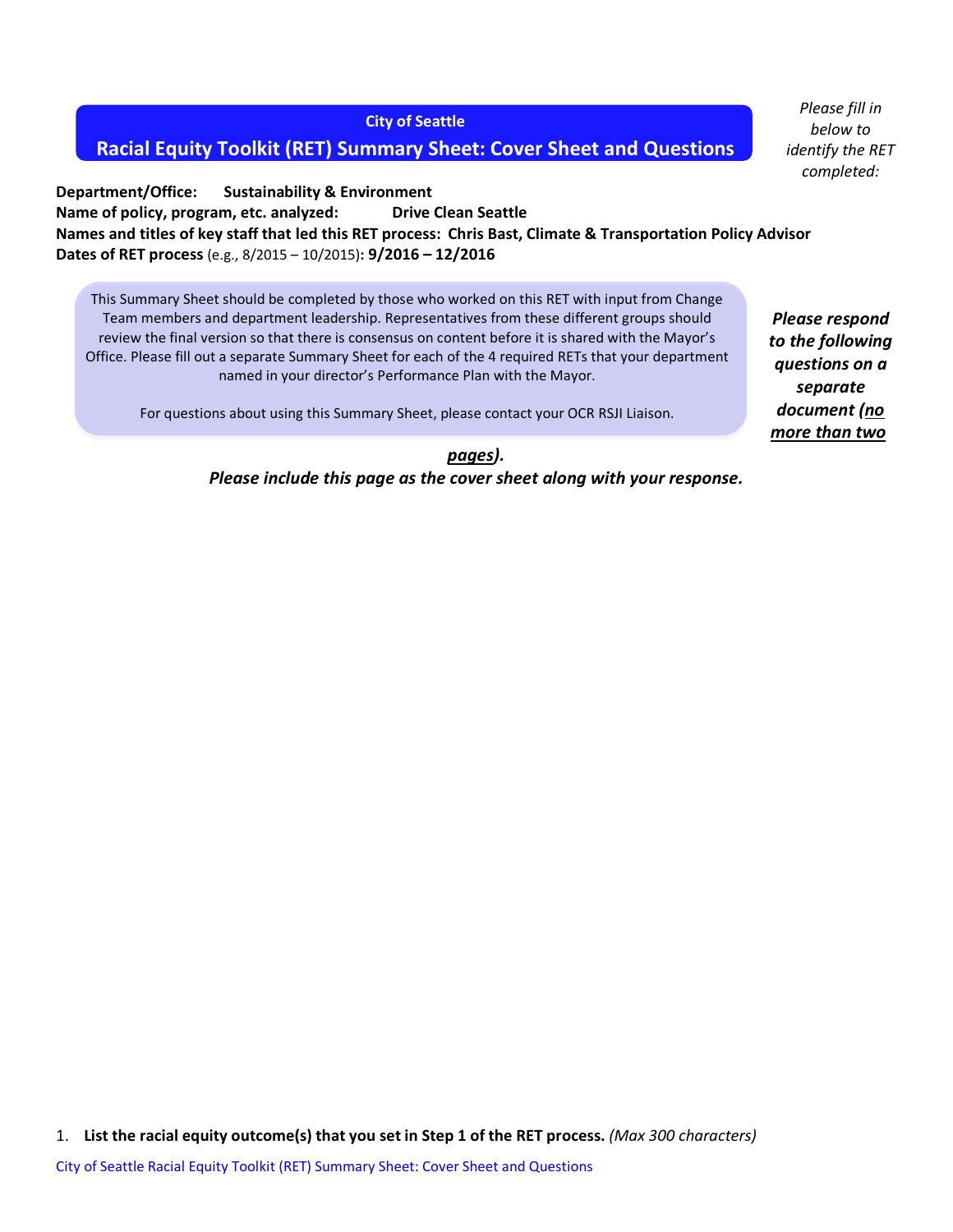- Improve air quality in the places where EEI communities\* live, learn, work and play.
- Bring economic benefit to EEI communities through an increase in green transportation jobs and a decrease in transportation costs.
- EEI communities have equitable access, accountability, and decision-making power in Drive Clean Seattle.
- Highlight the clean transportation stories and experiences of EEI communities.

\*EEI Communities refers to a focus on communities of color, immigrants, refugees, people with low-incomes, youth, and limited-English proficient individuals. Shortened here because of space restrictions.

#### **2. Which stakeholders (groups and/or key individuals) did you engage in this RET? In what ways did you engage them?** *(Max 600 characters)*

We collaborated with the Equity & Environment Initiative (EEI) to host a workshop with the EEI Community Partners Steering Committee on November 3. The meeting was intended to share goals about DCS, identify existing work happening in the community that is connected to DCS, identify and share creative and unusual ideas to advance the Equity & Environment Agenda through DCS, surface barriers, assumptions, and questions to full participation in DCS from communities of color, and establish a collaborative relationship with members who had participated in the EEI.

Prior to the workshop, DCS and EEI met with Jill Mangaliman from Got Green, a leader within the environmental justice community who was heavily involved with the E&E Agenda. Participants included representatives of the East African community, InterIM CDA WILD, King County, Got Green, Latino Community Fund, Chinese Information Services Center, Puget Sound Sage, and the Duwamish River Cleanup Coalition. City stakeholders involved include the Mayor's Office, OSE, SDOT, SCL, SDCI, and OED.

### **3. Please describe up to five key benefits and/or burdens for people of color of this policy, program, project, or other decision, which the RET process helped you to identify or confirm.** *(Max 300 characters each)*

- 1. Left to develop on its own and without good public policy frameworks, the benefits of transportation electrification could accrue primarily to wealthy white people and drive further inequality based on race and wealth. Drive Clean Seattle provides a benefit because it puts these policy frameworks in place based on equity.
- 2. Environmental benefits such as better air quality, decreased climate pollution, and less stormwater pollution all environmental hazards which disproportionately affect communities of color.
- 3. By electrifying transportation, Drive Clean Seattle is creating a less costly and more convenient transportation experience, resulting in an electric dividend in individuals' pockets.
- 4. Other potential economic benefits include green jobs in clean transportation or in related electrical work and more money circulating in local economies as fuel dollars are kept at home.
- 5. More EV infrastructure in communities and, especially, in multifamily housing parking facilities could increase rents or other cost of living indicators as EVSE is currently still seen as luxury and not necessity.

## **4. Please describe up to five key actions – things that you will do differently or begin to do now – of this policy, program, project, or other decision, which will increase opportunity and/or minimize harm for people of color.** *(Max 300 characters each)*

- 1. Use an Equity Idea Bank to create, vet, prepare and potentially fund project ideas. Funding for DCS projects will be opportunistic and we want to be able to go after funding for developed ideas and turn them into on-theground projects when given an opportunity.
- 2. Utilize creative, culturally relevant strategies and foster community cohesion by connecting EV and transportation programs to cultural anchors.
- 3. Seek to provide direct financial incentives.
- 4. Understand more about how building code changes which would increase EV infrastructure may unduly burden EEI populations.